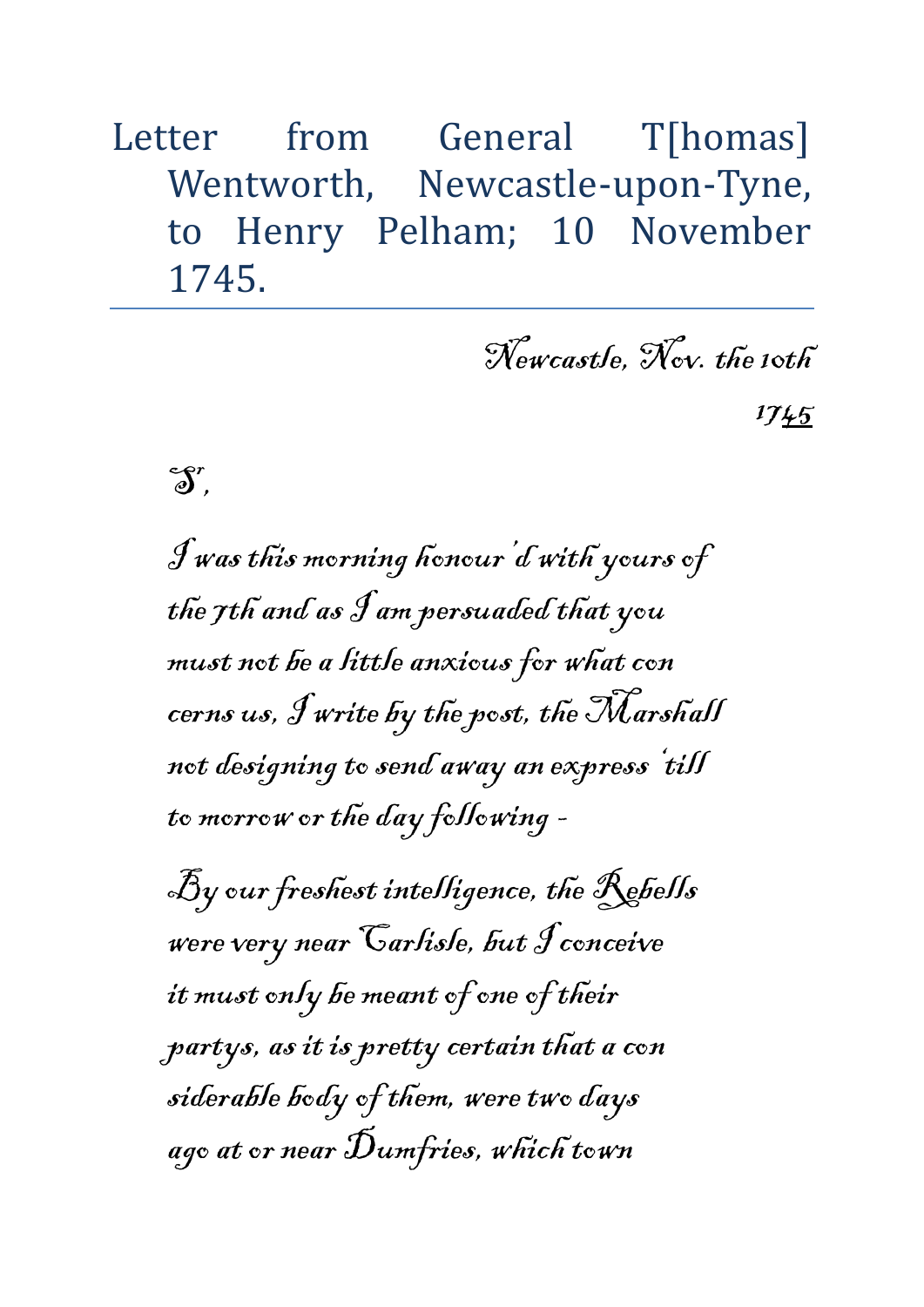lying some miles west of Carlisle, I can not easily account for their going so far out of their way, if their real design is to move southward, indeed tis said th they have been oblig'd to take that road for the more easy conveyance of their artillery. Most of the accounts we receive of the  $\mathcal{R}$ ebells, are, I think, not altogether to be depended upon, as they are but too often dictated by the fears of those who are employ d to observe their motions; a Clergyman upon the Western border, lately signify'd by letter that he had himself seen 2000 upon their march, which number a second letter writ by the same person a few hours after, reduc'd to sixty. From what I can judge (as I mention'd in my last) their numbers can not ex ceed 8000 in Arms; allowing them to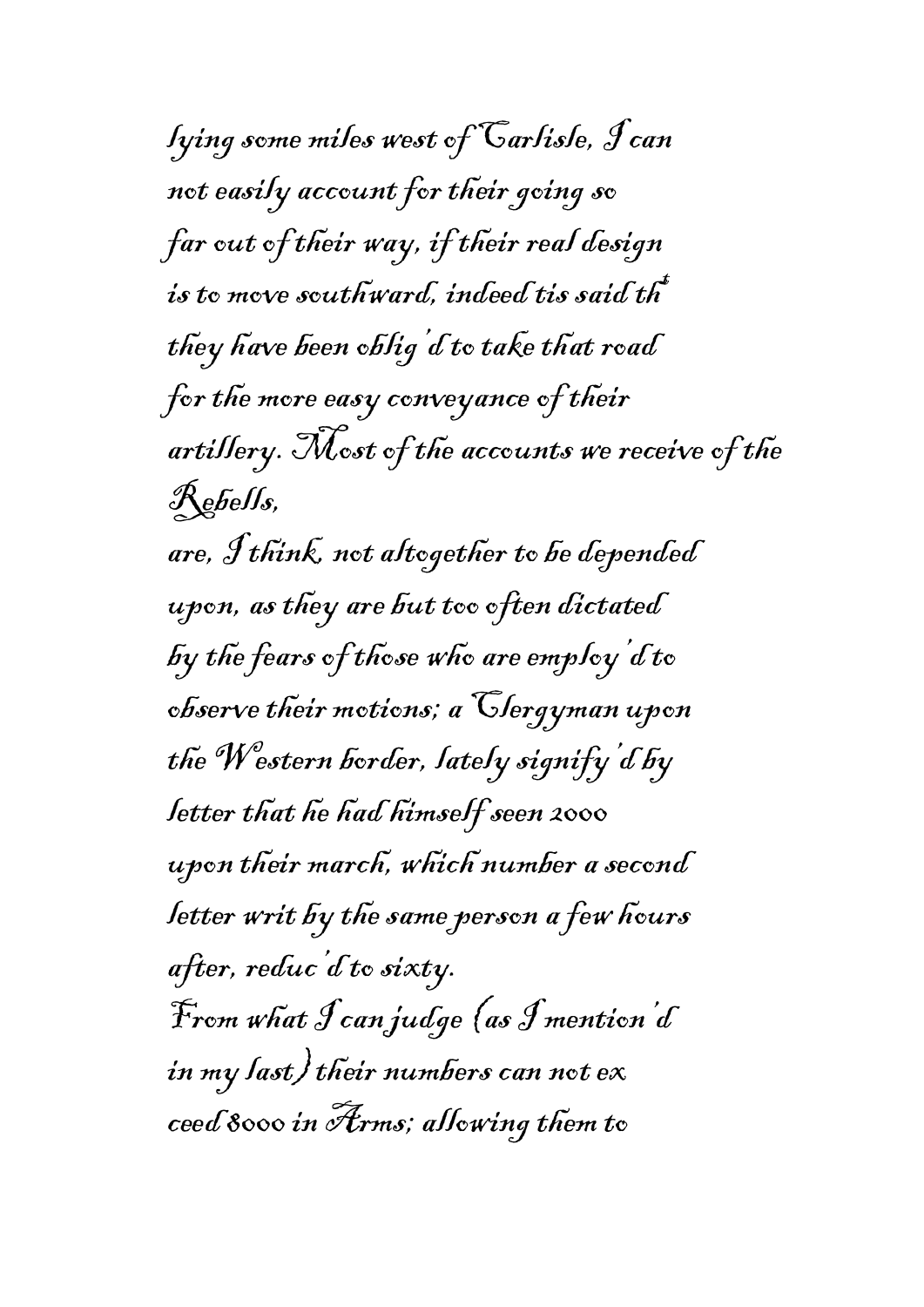be all Highlanders (which is not the case) and even such formidable Heros, as they are describ'd by certain persons on almost every occasion, I shou'd not be under the least apprehensions on that account; cou'd we but bring our people fairly up to them in health and in vigour - our greatest difficulty will arise from the want of subsistance,  $\stackrel{\ \ \ \kappa}{w}$  will be unavoidable if we march towards the Western Moors; as we have no Magazines, and as little grain &c. is produc'd in th barren soil that, in my humble opinion, can be the only obstacle  $\boldsymbol{\mathit{w}}^{\tilde{\kappa}}$  will prevent us seeking them instantly, as soon as it shall be certainly known what route they have taken.

To morrow a Councill of Warr is to sit, for, I suppose, determining what mea sures to take, the results of  $\stackrel{\ \ \ \kappa}{w}$  you will know by the next opportunity.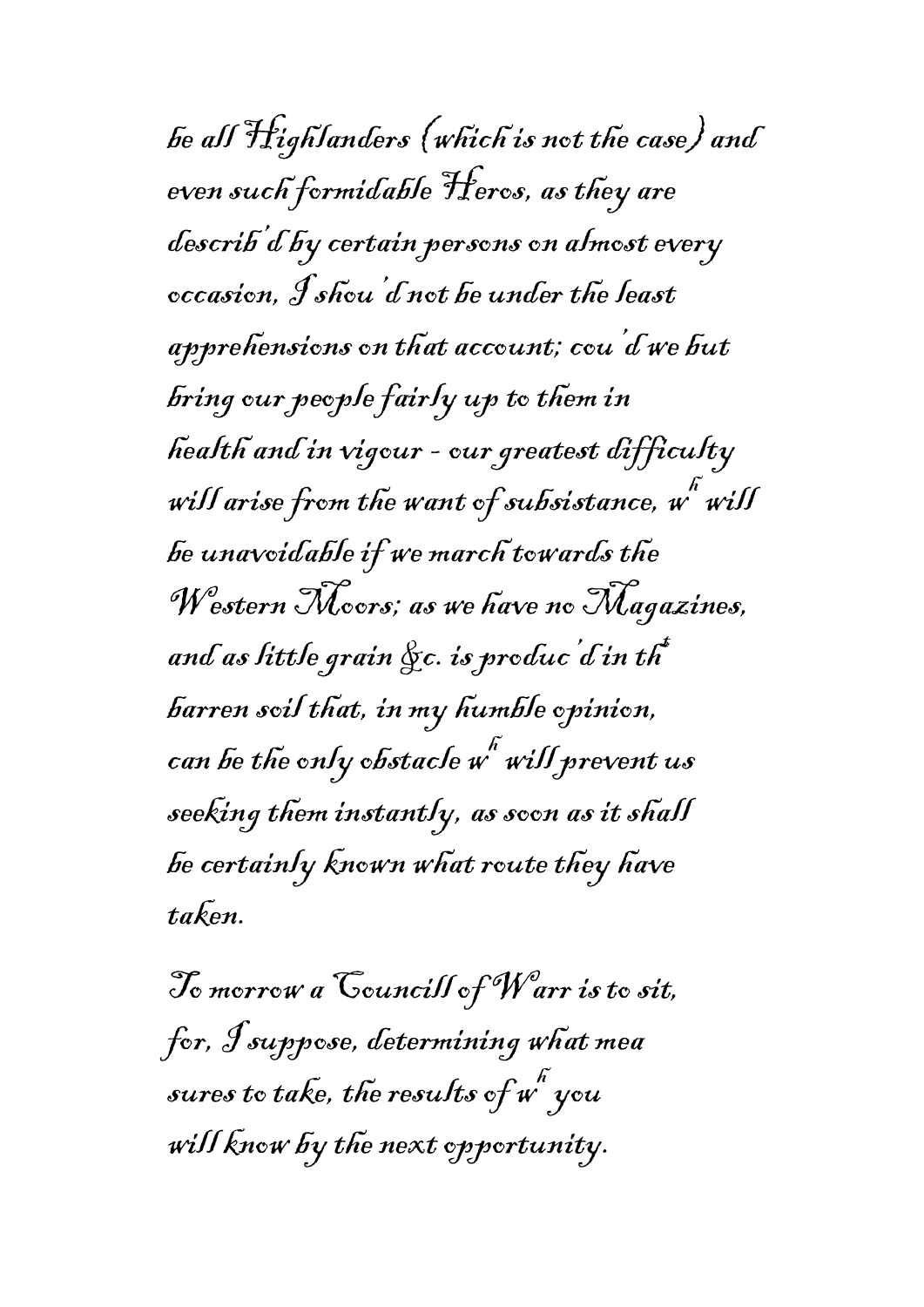$\mathcal{J}$ am,  $\mathfrak{S}^r$ With great truth, Your most faithfull  $\oint$  obliged humble serv T. Wentworth

 $\mathscr{P}$ S Gen<sup>l</sup> Handasyde is on Tuesday to march to Edinburgh, the two  $\mathcal{R}$ eg<sup>ts</sup> of foot who are to accompany him, have no less than 300 sick.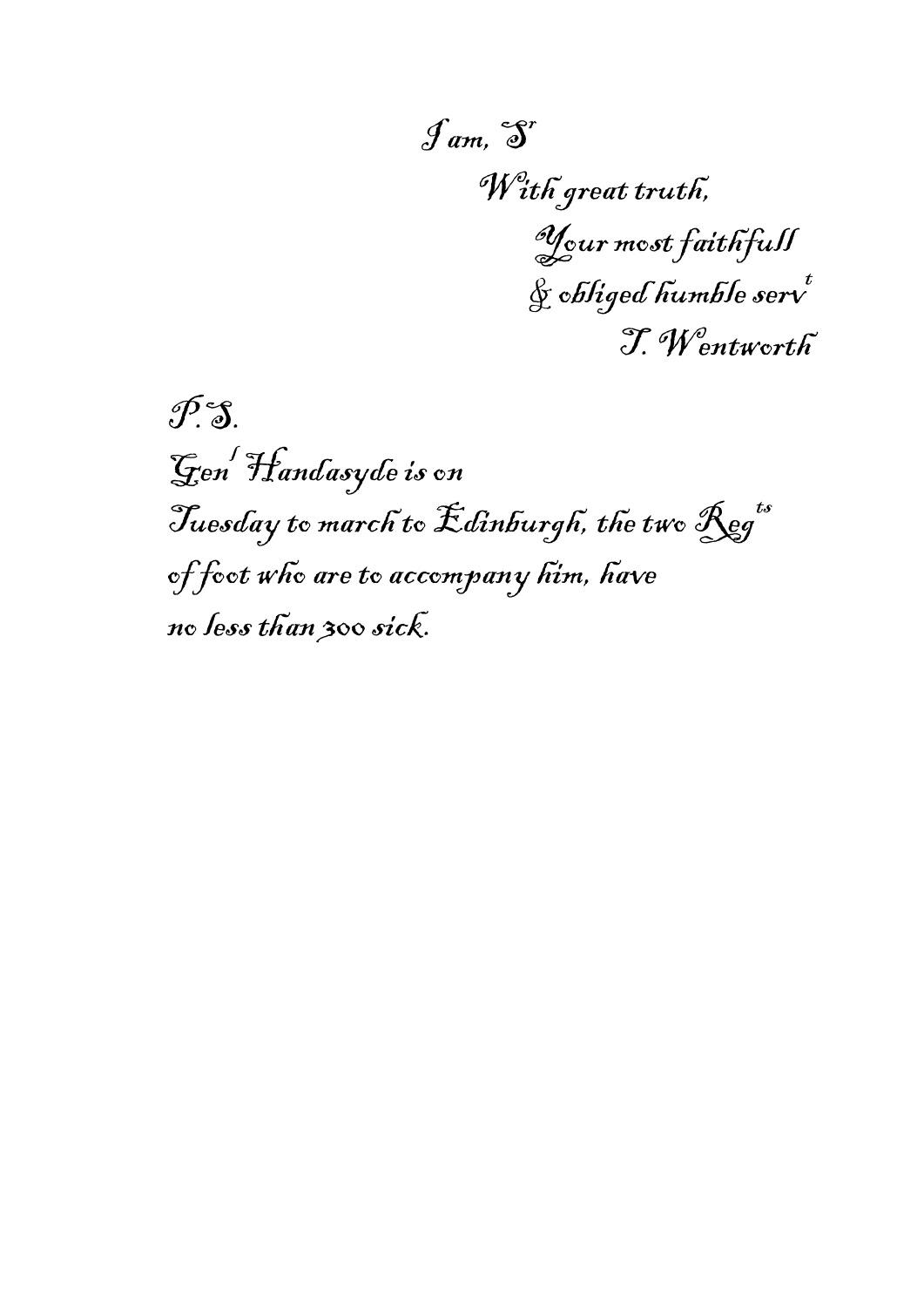Revealte Nov: Here  $1280$ I was this morning henous with yours of the 7th and as 9 am persuaded that you must not be a fille anxious for what con-- cerns us, I write by the post, the Marshall not designing to send away an express like to menow or the day following -By our freshert intelligence, the Robells were very near Carliste, but I conceive it must only be meant of one of their party, as it pretty certain that a con-- l'iderable body of them, were two days ago at or near dumfries, which town lying some miles west of Parliste, I can not carily account for their going to for out of their way, if their real design is to move southward; indeed his said of they have been obliged to take that was for the more easy conveyance of their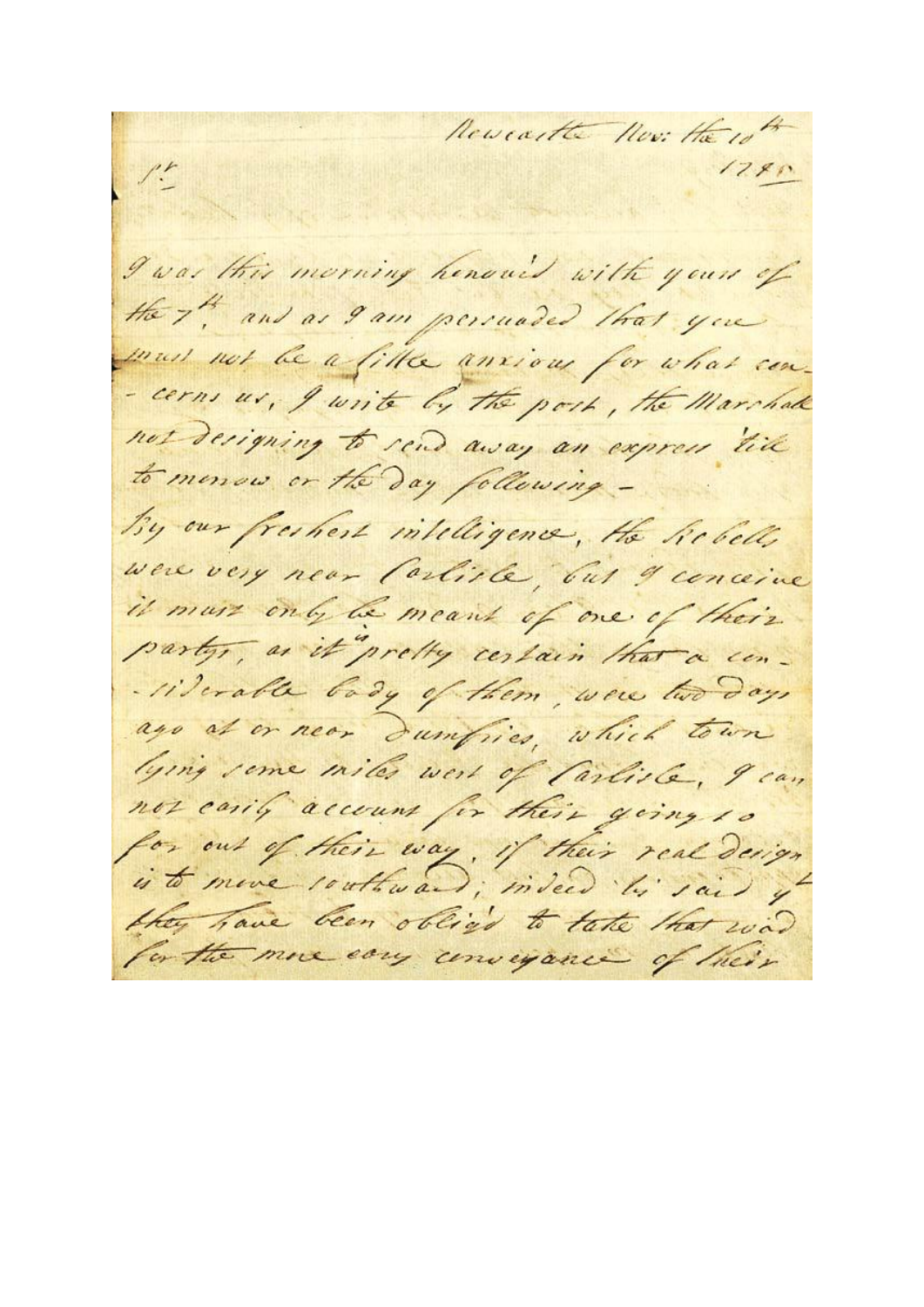Artillery. mort of y accounts we receive of y hebels, are, Illink, non altegether to the depositor upon, as they are but too often dictates by y fear of there who are employed to observe their motions; a Kergyman upon the Western border, lately rignify's by letter that he had himself seen rove upon their morch, which number a recond letter writ by y came person a few hours after redail to risty. gron, what I can gudge (as generations in my last) their numbers can not ex-- ceed 8000 in arms; allowing them to be all thightanders (is in not y cove) and ever ruet formidable Heros, or they are describe by certain persons on almost every oreasion I should not be under the least opprehensions on that account; could we but bring our people fairly up to them in health and mivigory our greater difficulty